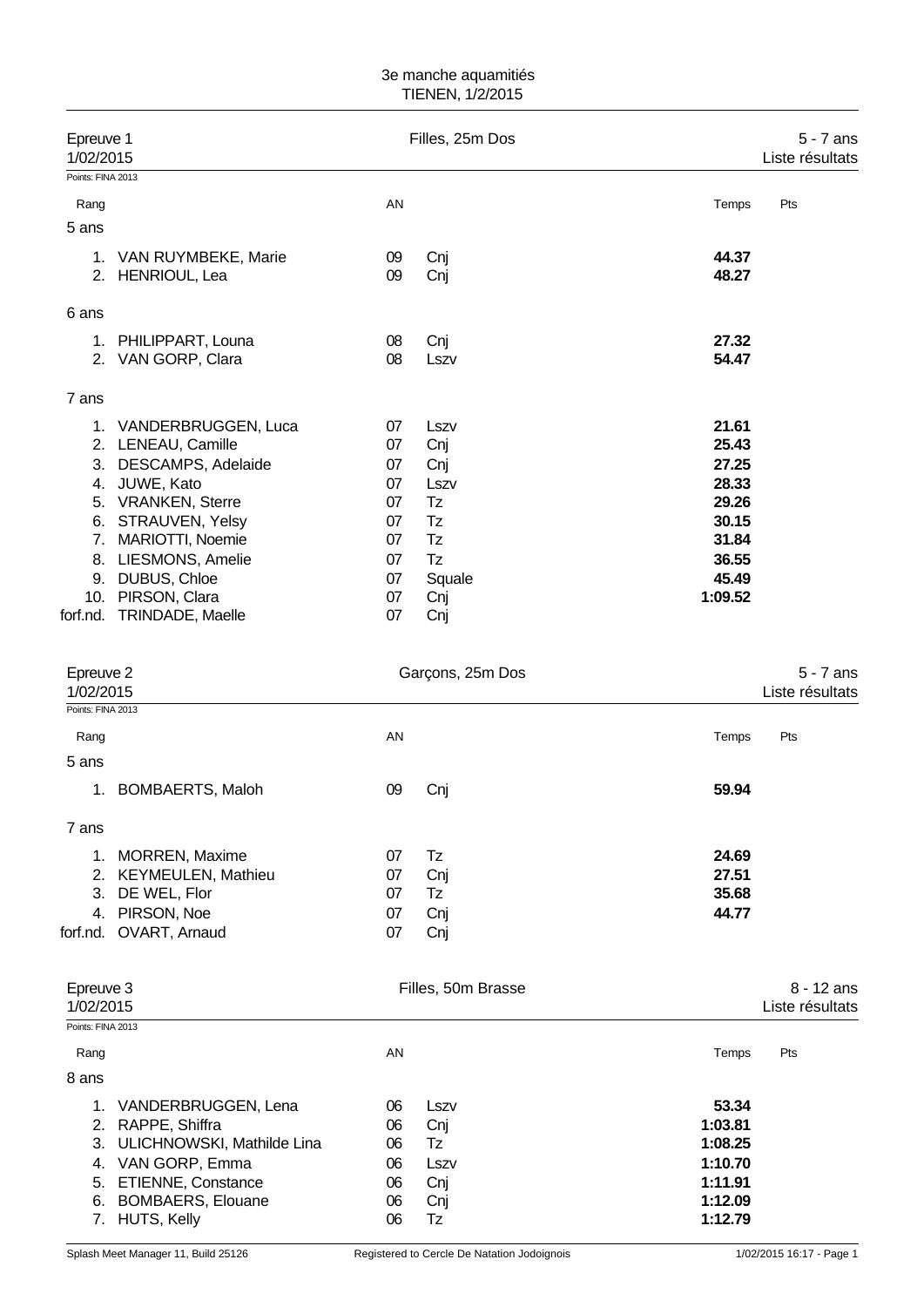|                   | Epreuve 3, Filles, 50m Brasse, 8 ans           |          |                     |                  |                 |
|-------------------|------------------------------------------------|----------|---------------------|------------------|-----------------|
| Rang              |                                                | AN       |                     | Temps            | Pts             |
| forf.nd.          | TRINDADE, Nell                                 | 06       | Cnj                 |                  |                 |
| 9 ans             |                                                |          |                     |                  |                 |
|                   |                                                |          |                     |                  |                 |
|                   | 1. LIESMONS, Jolien                            | 05       | Tz<br>Tz            | 57.28<br>1:07.06 |                 |
| 2.                | DROSSART, Lotte<br>forf.déc. WINDERIX, Kato    | 05<br>05 | Lszv                |                  |                 |
|                   |                                                |          |                     |                  |                 |
| 10 ans            |                                                |          |                     |                  |                 |
|                   | 1. VAN CASTER, Celia                           | 04       | Cnj                 | 47.60            |                 |
| 2.                | DORCHAIN, Marion                               | 04       | Squale              | 53.44            |                 |
| 3.                | <b>KEYMEULEN, Estelle</b>                      | 04       | Cnj                 | 57.32            |                 |
|                   | 4. VAN DEN BEMPT, Anna                         | 04       | Tz                  | 59.00            |                 |
| 5.                | <b>BURNIAUX, Manon</b>                         | 04       | Cnj                 | 1:05.95          |                 |
| 6.                | <b>ETIENNE, Marine</b>                         | 04       | Squale              | 1:09.22          |                 |
|                   | 7. JACQUART, Valentine                         | 04       | Cnj                 | 1:20.62          |                 |
| 11 ans            |                                                |          |                     |                  |                 |
|                   | 1. BURTON, Ameline                             | 03       | Squale              | 48.80            |                 |
|                   | 2. REYNDERS, Mathilde                          | 03       | Tz                  | 52.42            |                 |
| 3.                | <b>HOECK, GLADYS</b>                           | 03       | Cnj                 | 56.31            |                 |
|                   | 4. LEMAITRE, Celia                             | 03       | Squale              | 59.05            |                 |
|                   | 5. SIMON, Clementine                           | 03       | Squale              | 1:01.13          |                 |
|                   |                                                |          |                     |                  |                 |
| Epreuve 4         |                                                |          | Garçons, 50m Brasse |                  | 8 - 12 ans      |
| 1/02/2015         |                                                |          |                     |                  | Liste résultats |
| Points: FINA 2013 |                                                |          |                     |                  |                 |
| Rang              |                                                | AN       |                     | Temps            | Pts             |
| 8 ans             |                                                |          |                     |                  |                 |
| 1.                | VAN STEEN, Arne                                | 06       | Tz                  | 1:03.15          |                 |
| 2.                | <b>WINNPENNINCKX, FERRE</b>                    | 06       | Tz                  | 1:08.17          |                 |
|                   | 3. ROYER, Sven                                 | 06       | Lszv                | 1:08.91          |                 |
| 4.                | VANWINCKEL, Bram                               | 06       | Tz                  | 1:11.38          |                 |
| 5.                | FIORELLO, Florian                              | 06       | Dghn                | 1:13.16          |                 |
| 6.                | DETHIER, Nathan                                | 06       | Squale              | 1:18.49          |                 |
| 7.                | JACQUART, Mathias                              | 06       | Cnj                 | 1:24.40          |                 |
| 9 ans             |                                                |          |                     |                  |                 |
| 1.                | BASTEYNS, Jef                                  | 05       | Tz                  | 58.65            |                 |
|                   | 2. PIRSON, Gabriel                             | 05       | Cnj                 | 59.52            |                 |
|                   | 3. FEYAERTS, Floris                            | 05       | Tz                  | 1:03.53          |                 |
| 4.                | MARCHAL, Daan                                  | 05       | Tz                  | 1:04.68          |                 |
|                   | 5. FARAG, YOLAN                                | 05       | Dghn                | 1:17.49          |                 |
| 10 ans            |                                                |          |                     |                  |                 |
|                   |                                                |          |                     |                  |                 |
|                   | 1. BARBIER, Vincent                            | 04       | Squale              | 50.78            |                 |
| 2.<br>3.          | JUWE, Arne<br>DOLHEN, Thibaut                  | 04<br>04 | Lszv                | 52.93<br>53.72   |                 |
|                   |                                                |          | Cnj                 |                  |                 |
| 4.                | VANDERBRUGGEN, Arjen<br><b>ASQIRIBA, LORIS</b> | 04<br>04 | Lszv<br>Squale      | 53.74<br>58.05   |                 |
| 5.                | 6. LEPETIT, Maximilien                         | 04       | Dghn                | 1:06.96          |                 |
|                   |                                                |          |                     |                  |                 |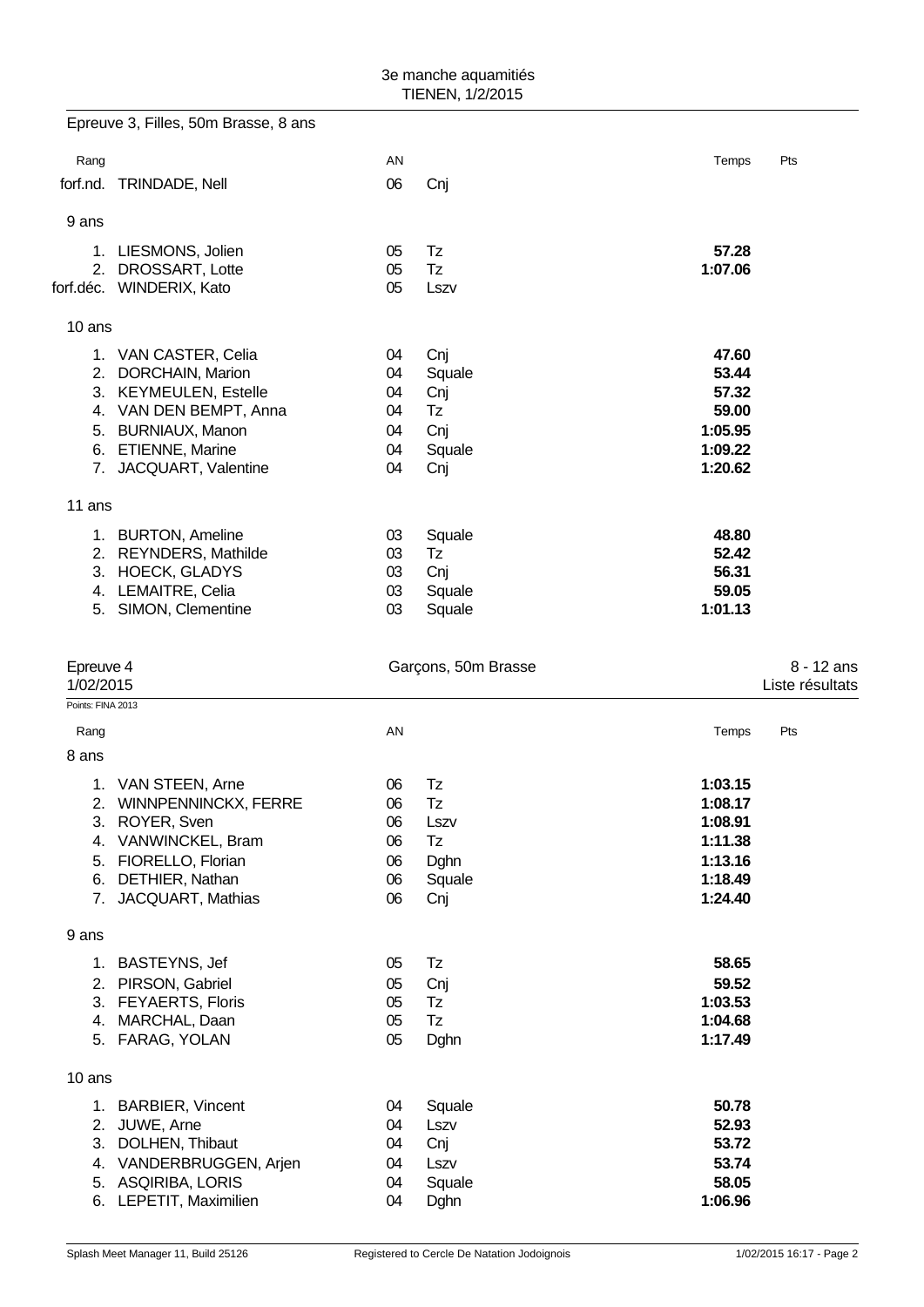| 3e manche aquamitiés<br>TIENEN, 1/2/2015    |                                                                                                          |                            |                              |                     |                                                     |                |                 |                                 |
|---------------------------------------------|----------------------------------------------------------------------------------------------------------|----------------------------|------------------------------|---------------------|-----------------------------------------------------|----------------|-----------------|---------------------------------|
|                                             | Epreuve 4, Garçons, 50m Brasse                                                                           |                            |                              |                     |                                                     |                |                 |                                 |
| 11 ans                                      |                                                                                                          |                            |                              |                     |                                                     |                |                 |                                 |
|                                             | 1. DROSSART, Kobe                                                                                        |                            | 03                           | Tz                  |                                                     | 51.35          |                 |                                 |
| 12 ans                                      |                                                                                                          |                            |                              |                     |                                                     |                |                 |                                 |
|                                             | 1. LEPERE, Victor<br>2. TUMMERS, SIMON                                                                   |                            | 02<br>02                     | Squale<br>Cnj       |                                                     | 49.70<br>52.32 |                 |                                 |
| Epreuve 5<br>1/02/2015                      |                                                                                                          |                            |                              | Filles, 100m Libre  |                                                     |                |                 | $8 - 12$ ans<br>Liste résultats |
| Points: FINA 2013                           |                                                                                                          |                            |                              |                     |                                                     |                |                 |                                 |
| Rang                                        |                                                                                                          | AN                         |                              |                     | Temps                                               | Pts            | 50 <sub>m</sub> | 100m                            |
| 8 ans                                       |                                                                                                          |                            |                              |                     |                                                     |                |                 |                                 |
|                                             | 1. BURNIAUX, Clemence<br>2. BOMBAERS, Elouane                                                            | 06<br>06                   | Cnj<br>Cnj                   |                     | 1:57.72<br>2:29.17                                  |                |                 |                                 |
| 9 ans                                       |                                                                                                          |                            |                              |                     |                                                     |                |                 |                                 |
|                                             | 1. DE MEESTER, Celia<br>2. JOSSART, Luka<br>3. SUFFELEERS, Maren                                         | 05<br>05<br>05             | Cnj<br>Tz<br>Tz              |                     | 1:36.32<br>1:43.66<br>1:49.57                       |                |                 |                                 |
| 10 ans                                      |                                                                                                          |                            |                              |                     |                                                     |                |                 |                                 |
|                                             | 1. DESCAMPS, Eleonore<br>2. KALUT, Vianne<br>3. VAN RUYMBEKE, Julie<br>4. BOUX, Jana<br>5. VRANKEN, Rune | 04<br>04<br>04<br>04<br>04 | Cnj<br>Tz<br>Cnj<br>Tz<br>Tz |                     | 1:24.41<br>1:28.46<br>1:28.48<br>1:36.15<br>1:43.94 |                |                 |                                 |
| 11 ans                                      |                                                                                                          |                            |                              |                     |                                                     |                |                 |                                 |
|                                             | 1. DESCAMPS, Aglae<br>2. HUBACOVA, Caroline<br>3. HOECK, GLADYS                                          | 03<br>03<br>03             | Cnj<br>Cnj<br>Cnj            |                     | 1:20.94<br>1:34.19<br>2:19.14                       |                |                 |                                 |
| 12 ans                                      |                                                                                                          |                            |                              |                     |                                                     |                |                 |                                 |
|                                             | 1. HOUTEKIE, Keo<br>2. DE RAET, Lincey<br>3. DETHIER, Coralie                                            | 02<br>02<br>02             | Cnj<br>Cnj<br>Squale         |                     | 1:26.01<br>1:29.03<br>1:34.62                       |                |                 |                                 |
| Epreuve 6<br>1/02/2015<br>Points: FINA 2013 |                                                                                                          |                            |                              | Garçons, 100m Libre |                                                     |                |                 | $8 - 12$ ans<br>Liste résultats |
| Rang                                        |                                                                                                          | AN                         |                              |                     | Temps                                               | Pts            | 50 <sub>m</sub> | 100m                            |
| 8 ans                                       |                                                                                                          |                            |                              |                     |                                                     |                |                 |                                 |
|                                             | 1. PARDON, Lennert<br>2. VAN RUYMBEKE, Thomas                                                            | 06<br>06                   | Tz<br>Cnj                    |                     | 1:33.90<br>2:00.10                                  |                |                 |                                 |
| 9 ans                                       |                                                                                                          |                            |                              |                     |                                                     |                |                 |                                 |
|                                             | 1. DECORTE, Lucien<br>2. RAPPE, Louis<br>3. LOMBARD, Thomas<br>4. DE WEL, Wannes                         | 05<br>05<br>05<br>05       | Cnj<br>Cnj<br>Cnj<br>Tz      |                     | 1:18.38<br>1:30.69<br>1:33.66<br>1:42.90            |                |                 |                                 |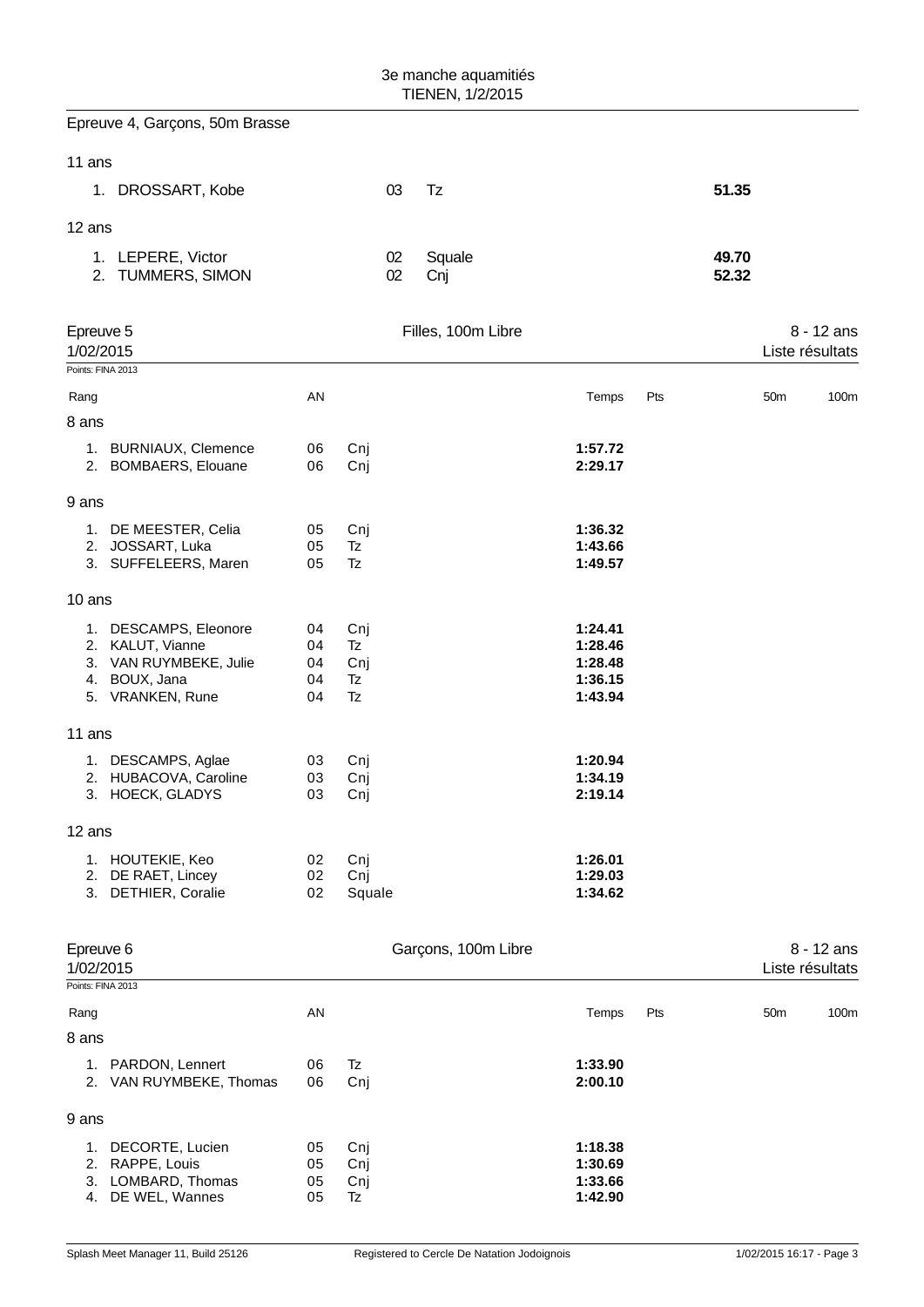## Epreuve 6, Garçons, 100m Libre

| 10 ans                           |                                                                                                                           |                                  |                                            |                                                                |
|----------------------------------|---------------------------------------------------------------------------------------------------------------------------|----------------------------------|--------------------------------------------|----------------------------------------------------------------|
| 1.<br>2.<br>forf.nd.             | ASQIRIBA, LORIS<br><b>TUMMERS, EMILIEN</b><br>ETIENNE, Jules                                                              | 04<br>04<br>04                   | Squale<br>Cnj<br>Cni                       | 2:00.37<br>2:07.30                                             |
| 11 ans                           |                                                                                                                           |                                  |                                            |                                                                |
| 1.<br>2.<br>3.<br>4.<br>5.<br>6. | QUARANTA, Matteo<br>FIORELLO, Loic<br>HOUART, Noah<br>PALERMO, Florian<br><b>BUISSON, Paul-Henri</b><br>DRIESSENS, Arthur | 03<br>03<br>03<br>03<br>03<br>03 | Dghn<br>Dghn<br>Dghn<br>Dghn<br>Cnj<br>Cnj | 1:26.68<br>1:31.23<br>1:32.12<br>1:34.09<br>1:34.28<br>1:45.12 |
| 12 ans                           |                                                                                                                           |                                  |                                            |                                                                |
| 1.<br>2.<br>3.                   | MALEVE, Mathias<br>DOLHEN, Clement<br>DE MEESTER, Boris                                                                   | 02<br>02<br>02                   | Cni<br>Cni<br>Cni                          | 1:24.38<br>1:26.30<br>1:31.96                                  |

| $5 - 7$ ans<br>Liste résultats |
|--------------------------------|
|                                |
| Pts<br>Temps                   |
|                                |
| 37.77                          |
| 41.94                          |
|                                |
| 26.04                          |
| 27.98                          |
| 28.68                          |
| 28.72                          |
| 30.65                          |
| 33.96                          |
| 34.87                          |
| 36.20                          |
| 52.02                          |
|                                |

| Epreuve 8<br>1/02/2015 |                        |    | Garçons, 25m Brasse | $5 - 7$ ans<br>Liste résultats |     |  |
|------------------------|------------------------|----|---------------------|--------------------------------|-----|--|
| Points: FINA 2013      |                        |    |                     |                                |     |  |
| Rang                   |                        | AN |                     | Temps                          | Pts |  |
| 7 ans                  |                        |    |                     |                                |     |  |
|                        | 1. MORREN, Maxime      | 07 | Tz                  | 27.05                          |     |  |
|                        | 2. KEYMEULEN, Mathieu  | 07 | Cnj                 | 30.01                          |     |  |
|                        | 3. DE WEL, Flor        | 07 | Tz                  | 32.93                          |     |  |
|                        | forf.nd. OVART, Arnaud | 07 | Cnj                 |                                |     |  |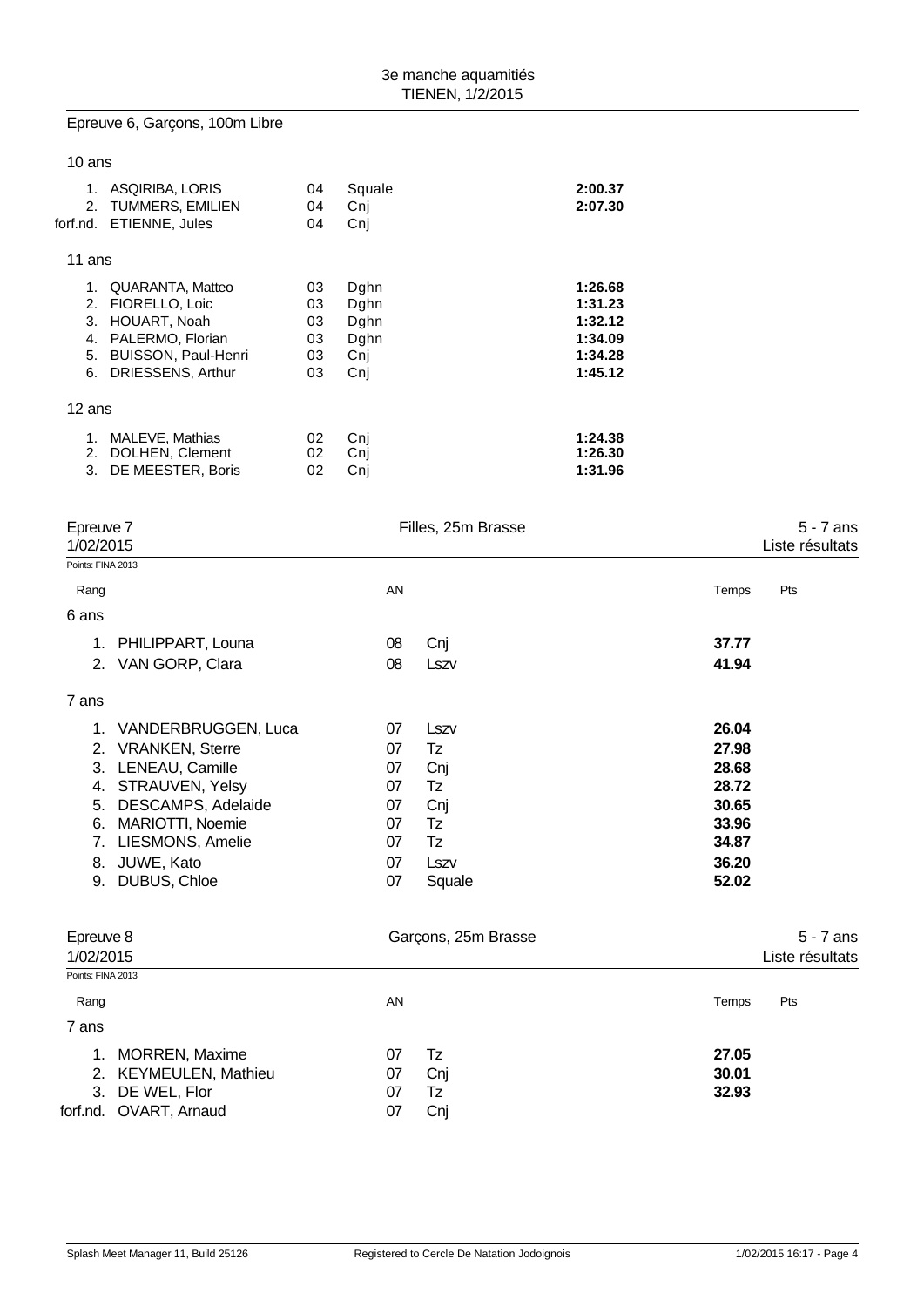## 3e manche aquamitiés TIENEN, 1/2/2015

| Epreuve 9<br>1/02/2015         |                                              |          | Filles, 50m Libre  |                | 8 - 12 ans<br>Liste résultats |
|--------------------------------|----------------------------------------------|----------|--------------------|----------------|-------------------------------|
| Points: FINA 2013              |                                              |          |                    |                |                               |
| Rang                           |                                              | AN       |                    | Temps          | Pts                           |
| 8 ans                          |                                              |          |                    |                |                               |
|                                | 1. ETIENNE, Constance                        | 06       | Cnj                | 52.87          |                               |
|                                | 2. BURNIAUX, Clemence                        | 06       | Cnj                | 53.37          |                               |
|                                | 3. STOFFELEN, Anneline                       | 06       | Cnj                | 1:14.43        |                               |
|                                | 4. HUTS, Kelly                               | 06       | Tz                 | 1:14.81        |                               |
| 5.                             | ULICHNOWSKI, Mathilde Lina                   | 06       | Tz                 | 1:18.70        |                               |
|                                | 6. STAUMONT, Chloe                           | 06       | Cnj                | 1:24.23        |                               |
|                                | 7. VAN GORP, Emma                            | 06       | Lszv               | 1:56.91        |                               |
|                                | forf.nd. TRINDADE, Nell                      | 06       | Cnj                |                |                               |
|                                | forf.déc. WINDERIX, Marie                    | 06       | Lszv               |                |                               |
| 9 ans                          |                                              |          |                    |                |                               |
|                                | 1. LIESMONS, Jolien                          | 05       | Tz                 | 57.87          |                               |
|                                | 2. DROSSART, Lotte                           | 05       | <b>Tz</b>          | 1:04.89        |                               |
|                                | forf.déc. WINDERIX, Kato                     | 05       | Lszv               |                |                               |
| 10 ans                         |                                              |          |                    |                |                               |
|                                | 1. DORCHAIN, Marion                          | 04       | Squale             | 45.69          |                               |
|                                | 2. KEYMEULEN, Estelle                        | 04       | Cnj                | 47.99          |                               |
|                                | 3. VAN DEN BEMPT, Anna                       | 04       | Tz                 | 58.54          |                               |
|                                | 4. BURNIAUX, Manon                           | 04       | Cnj                | 1:03.25        |                               |
| 5.                             | <b>ETIENNE, Marine</b>                       | 04       | Squale             | 1:08.47        |                               |
| 6.                             | JACQUART, Valentine                          | 04       | Cnj                | 1:15.25        |                               |
|                                | forf.déc. SCHMITZ, Celine                    | 04       | Cnj                |                |                               |
| 11 ans                         |                                              |          |                    |                |                               |
|                                | 1. BURTON, Ameline                           | 03       | Squale             | 48.47          |                               |
|                                | 2. REYNDERS, Mathilde                        | 03       | Tz                 | 51.02          |                               |
| 3.                             | SIMON, Clementine                            | 03       | Squale             | 1:05.03        |                               |
|                                | 4. LEMAITRE, Celia                           | 03       | Squale             | 1:06.99        |                               |
| 12 ans                         |                                              |          |                    |                |                               |
|                                | 1. DETHIER, Coralie                          | 02       | Squale             | 41.74          |                               |
|                                |                                              |          |                    |                |                               |
| Epreuve 10                     |                                              |          | Garçons, 50m Libre |                | 8 - 12 ans                    |
| 1/02/2015<br>Points: FINA 2013 |                                              |          |                    |                | Liste résultats               |
| Rang                           |                                              | AN       |                    | Temps          | Pts                           |
| 8 ans                          |                                              |          |                    |                |                               |
|                                |                                              |          |                    |                |                               |
| 1.                             | FIORELLO, Florian                            | 06       | Dghn               | 50.87          |                               |
| 3.                             | 2. VAN RUYMBEKE, Thomas<br>JACQUART, Mathias | 06<br>06 | Cnj                | 53.34<br>54.52 |                               |
|                                | 4. VAN STEEN, Arne                           | 06       | Cnj<br>Tz          | 56.32          |                               |
| 5.                             | ROYER, Sven                                  | 06       | Lszv               | 58.35          |                               |
| 6.                             | VANWINCKEL, Bram                             | 06       | Tz                 | 1:12.41        |                               |
| 7.                             | WINNPENNINCKX, FERRE                         | 06       | <b>Tz</b>          | 1:12.91        |                               |
| 8.                             | DETHIER, Nathan                              | 06       | Squale             | 1:23.63        |                               |
|                                |                                              |          |                    |                |                               |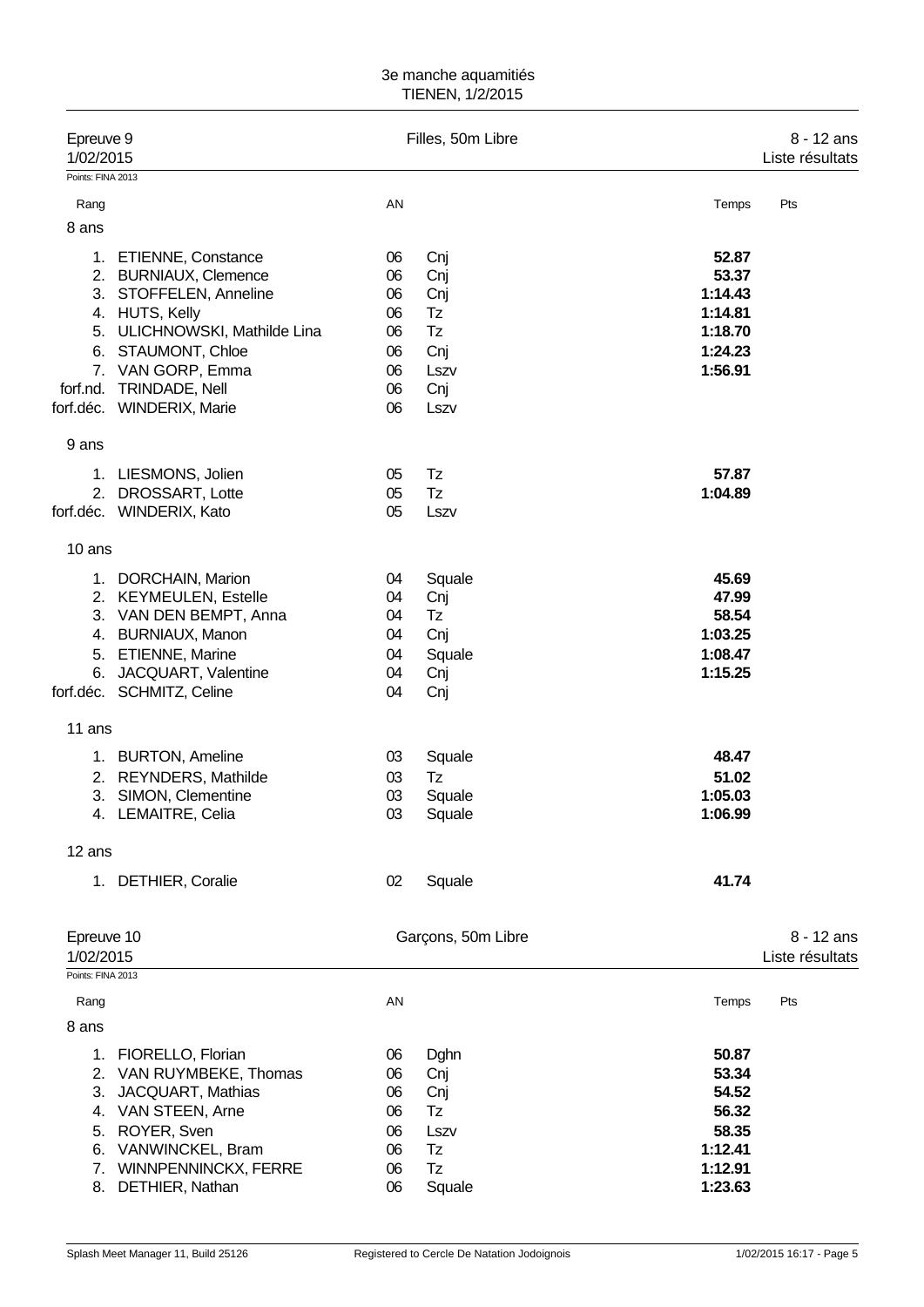Epreuve 10, Garçons, 50m Libre

| 9 ans     |                                                                                                                                      |                                  |                                            |                                  |                                              |                                                                |     |                                                        |                 |                               |
|-----------|--------------------------------------------------------------------------------------------------------------------------------------|----------------------------------|--------------------------------------------|----------------------------------|----------------------------------------------|----------------------------------------------------------------|-----|--------------------------------------------------------|-----------------|-------------------------------|
|           | 1. DE WEL, Wannes<br>2. PIRSON, Gabriel<br>3. MARCHAL, Daan<br>4. FEYAERTS, Floris<br>5. FARAG, YOLAN<br>6. BASTEYNS, Jef            |                                  |                                            | 05<br>05<br>05<br>05<br>05<br>05 | Tz<br>Cnj<br>Tz<br>Tz<br>Dghn<br><b>Tz</b>   |                                                                |     | 45.98<br>50.63<br>52.13<br>53.01<br>1:03.69<br>1:04.81 |                 |                               |
| 10 ans    |                                                                                                                                      |                                  |                                            |                                  |                                              |                                                                |     |                                                        |                 |                               |
|           | 1. BARBIER, Vincent<br>2. JUWE, Arne<br>3. LEPETIT, Maximilien<br>4. DOLHEN, Thibaut<br>5. TUMMERS, EMILIEN<br>forf.déc. STIERS, Obi |                                  |                                            | 04<br>04<br>04<br>04<br>04<br>04 | Squale<br>Lszv<br>Dghn<br>Cnj<br>Cnj<br>Lszv |                                                                |     | 39.28<br>44.33<br>44.75<br>45.22<br>56.44              |                 |                               |
| 11 ans    |                                                                                                                                      |                                  |                                            |                                  |                                              |                                                                |     |                                                        |                 |                               |
|           | 1. DRIESSENS, Arthur<br>2. DROSSART, Kobe<br>forf.déc. VAN DROOGENBROECK, Quentin                                                    |                                  |                                            | 03<br>03<br>03                   | Cnj<br>Tz<br>Squale                          |                                                                |     | 46.40<br>51.06                                         |                 |                               |
| 12 ans    |                                                                                                                                      |                                  |                                            |                                  |                                              |                                                                |     |                                                        |                 |                               |
|           | 1. LEPERE, Victor                                                                                                                    |                                  |                                            | 02                               | Squale                                       |                                                                |     | 38.97                                                  |                 |                               |
| 1/02/2015 | Epreuve 11<br>Points: FINA 2013                                                                                                      |                                  |                                            |                                  | Filles, 100m 4 nages                         |                                                                |     |                                                        |                 | 8 - 12 ans<br>Liste résultats |
| Rang      |                                                                                                                                      | AN                               |                                            |                                  |                                              | Temps                                                          | Pts |                                                        | 50 <sub>m</sub> | 100m                          |
| 8 ans     |                                                                                                                                      |                                  |                                            |                                  |                                              |                                                                |     |                                                        |                 |                               |
| forf.déc. | 1. VANDERBRUGGEN, Lena<br>2. RAPPE, Shiffra<br>DARQUENNES, Leena                                                                     | 06<br>06<br>06                   | Lszv<br>Cnj<br>Tz                          |                                  |                                              | 1:55.50<br>2:17.33                                             |     |                                                        |                 |                               |
| 9 ans     |                                                                                                                                      |                                  |                                            |                                  |                                              |                                                                |     |                                                        |                 |                               |
|           | 1. DE MEESTER, Celia<br>2. SUFFELEERS, Maren<br>3. JOSSART, Luka                                                                     | 05<br>05<br>05                   | Cnj<br>Tz<br><b>Tz</b>                     |                                  |                                              | 1:45.33<br>1:58.91<br>1:59.38                                  |     |                                                        |                 |                               |
| 10 ans    |                                                                                                                                      |                                  |                                            |                                  |                                              |                                                                |     |                                                        |                 |                               |
|           | 1. DESCAMPS, Eleonore<br>2. KALUT, Vianne<br>3. BOUX, Jana<br>4. VAN RUYMBEKE, Julie<br>5. VAN CASTER, Celia<br>6. VRANKEN, Rune     | 04<br>04<br>04<br>04<br>04<br>04 | Cnj<br>Tz<br>Tz<br>Cnj<br>Cnj<br><b>Tz</b> |                                  |                                              | 1:36.78<br>1:39.30<br>1:39.69<br>1:41.91<br>1:42.28<br>1:51.82 |     |                                                        |                 |                               |
| 11 ans    |                                                                                                                                      |                                  |                                            |                                  |                                              |                                                                |     |                                                        |                 |                               |
|           | 1. DESCAMPS, Aglae<br>2. HUBACOVA, Caroline<br>forf.déc. DEVOS, Antje                                                                | 03<br>03<br>03                   | Cnj<br>Cnj<br>Tz                           |                                  |                                              | 1:36.27<br>1:45.56                                             |     |                                                        |                 |                               |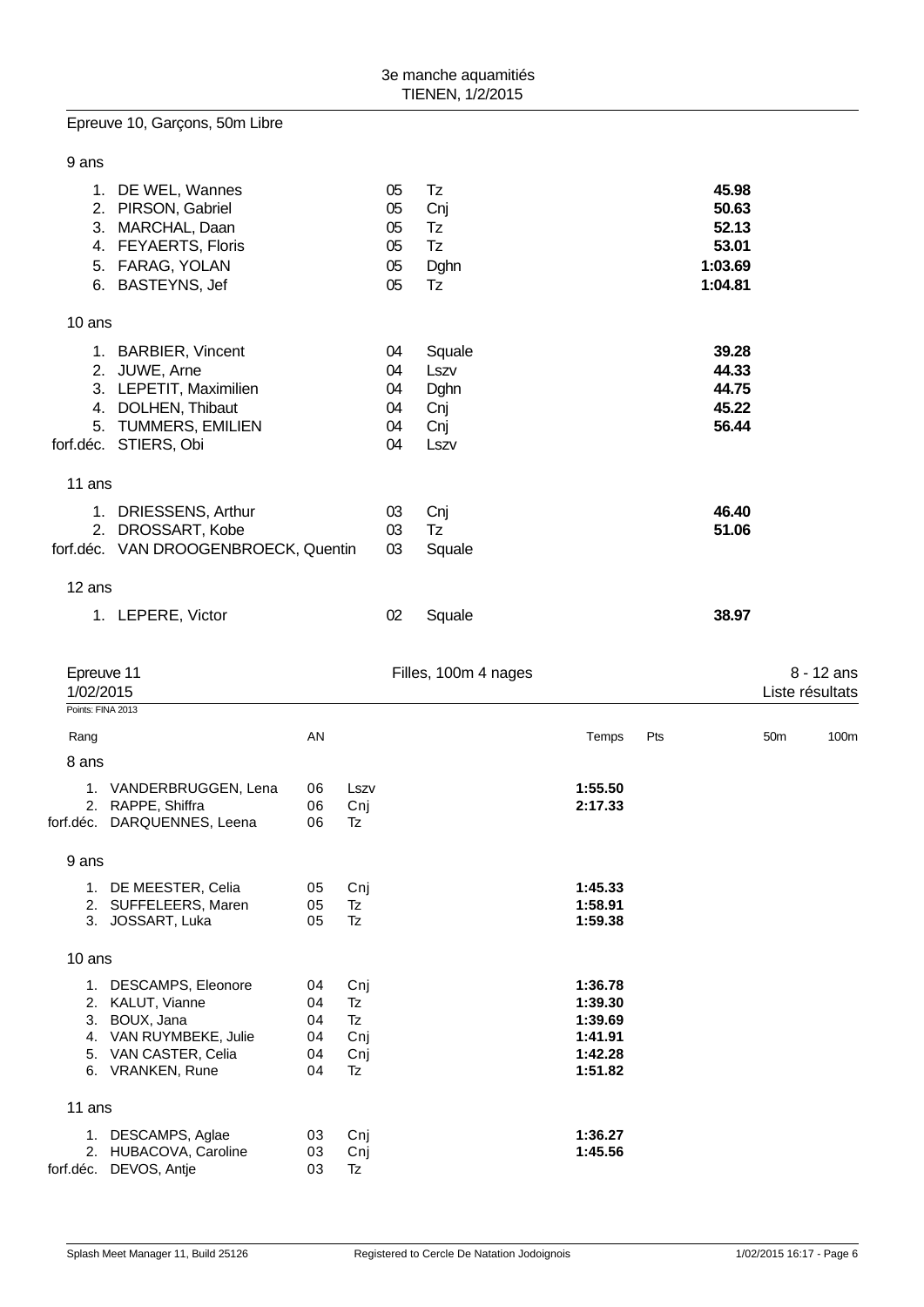|                   | Epreuve 11, Filles, 100m 4 nages                   |          |                       |   |                    |     |         |                 |                                 |
|-------------------|----------------------------------------------------|----------|-----------------------|---|--------------------|-----|---------|-----------------|---------------------------------|
| 12 ans            |                                                    |          |                       |   |                    |     |         |                 |                                 |
|                   | 1. HOUTEKIE, Keo<br>2. DE RAET, Lincey             | 02<br>02 | Cnj<br>Cnj            |   | 1:35.97<br>1:41.51 |     |         |                 |                                 |
| 1/02/2015         | Epreuve 12                                         |          | Garçons, 100m 4 nages |   |                    |     |         |                 | $8 - 12$ ans<br>Liste résultats |
| Points: FINA 2013 |                                                    |          |                       |   |                    |     |         |                 |                                 |
| Rang<br>8 ans     |                                                    | AN       |                       |   | Temps              | Pts |         | 50 <sub>m</sub> | 100m                            |
|                   |                                                    | 06       | Tz                    |   | 1:42.31            |     |         |                 |                                 |
|                   | 1. PARDON, Lennert<br>forf.déc. MAUDOUX, Loic      | 06       | Cnj                   |   |                    |     |         |                 |                                 |
| 9 ans             |                                                    |          |                       |   |                    |     |         |                 |                                 |
|                   | 1. DECORTE, Lucien                                 | 05       | Cnj                   |   | 1:34.19            |     |         |                 |                                 |
|                   | 2. RAPPE, Louis<br>3. LOMBARD, Thomas              | 05<br>05 | Cnj                   |   | 1:40.39<br>1:49.66 |     |         |                 |                                 |
|                   |                                                    |          | Cnj                   |   |                    |     |         |                 |                                 |
| 10 ans            |                                                    |          |                       |   |                    |     |         |                 |                                 |
|                   | 1. VANDERBRUGGEN, Arjen<br>forf.nd. ETIENNE, Jules | 04<br>04 | Lszv<br>Cnj           |   | 1:39.51            |     |         |                 |                                 |
|                   |                                                    |          |                       |   |                    |     |         |                 |                                 |
| 11 ans            |                                                    |          |                       |   |                    |     |         |                 |                                 |
|                   | 1. QUARANTA, Matteo<br>2. PALERMO, Florian         | 03<br>03 | Dghn                  |   | 1:42.72<br>1:42.88 |     |         |                 |                                 |
|                   | 3. FIORELLO, Loic                                  | 03       | Dghn<br>Dghn          |   | 1:48.31            |     |         |                 |                                 |
|                   | 4. BUISSON, Paul-Henri                             | 03       | Cnj                   |   | 1:48.37            |     |         |                 |                                 |
|                   | 5. HOUART, Noah                                    | 03       | Dghn                  |   | 1:53.09            |     |         |                 |                                 |
| 12 ans            |                                                    |          |                       |   |                    |     |         |                 |                                 |
|                   | 1. MALEVE, Mathias                                 | 02       | Cnj                   |   | 1:40.03            |     |         |                 |                                 |
| 2.<br>3.          | DOLHEN, Clement<br>DE MEESTER, Boris               | 02<br>02 | Cnj<br>Cnj            |   | 1:41.08<br>1:44.58 |     |         |                 |                                 |
|                   |                                                    |          |                       |   |                    |     |         |                 |                                 |
|                   | Epreuve 13                                         |          | Mixte, 8 x 25m Libre  |   |                    |     |         |                 | 8 - 12 ans                      |
| 1/02/2015         |                                                    |          |                       |   |                    |     |         |                 | Liste résultats                 |
| Points: FINA 2013 |                                                    |          |                       |   |                    |     |         |                 |                                 |
| Rang              |                                                    |          |                       |   |                    |     | Temps   | Pts             |                                 |
|                   | 1. Cnj 1                                           |          | Cnj                   |   |                    |     | 2:21.59 |                 |                                 |
|                   |                                                    |          |                       |   |                    |     |         |                 |                                 |
|                   |                                                    |          |                       |   |                    |     |         |                 |                                 |
|                   | 2. Cnj 2                                           |          | Cnj                   |   |                    |     | 2:41.47 |                 |                                 |
|                   |                                                    |          |                       |   |                    |     |         |                 |                                 |
|                   |                                                    |          |                       |   |                    |     |         |                 |                                 |
|                   | 3. Tz 1                                            |          | Tz                    |   |                    |     | 2:46.76 |                 |                                 |
|                   | ,                                                  |          |                       | , |                    |     |         |                 |                                 |
|                   |                                                    |          |                       |   |                    |     |         |                 |                                 |

, ,